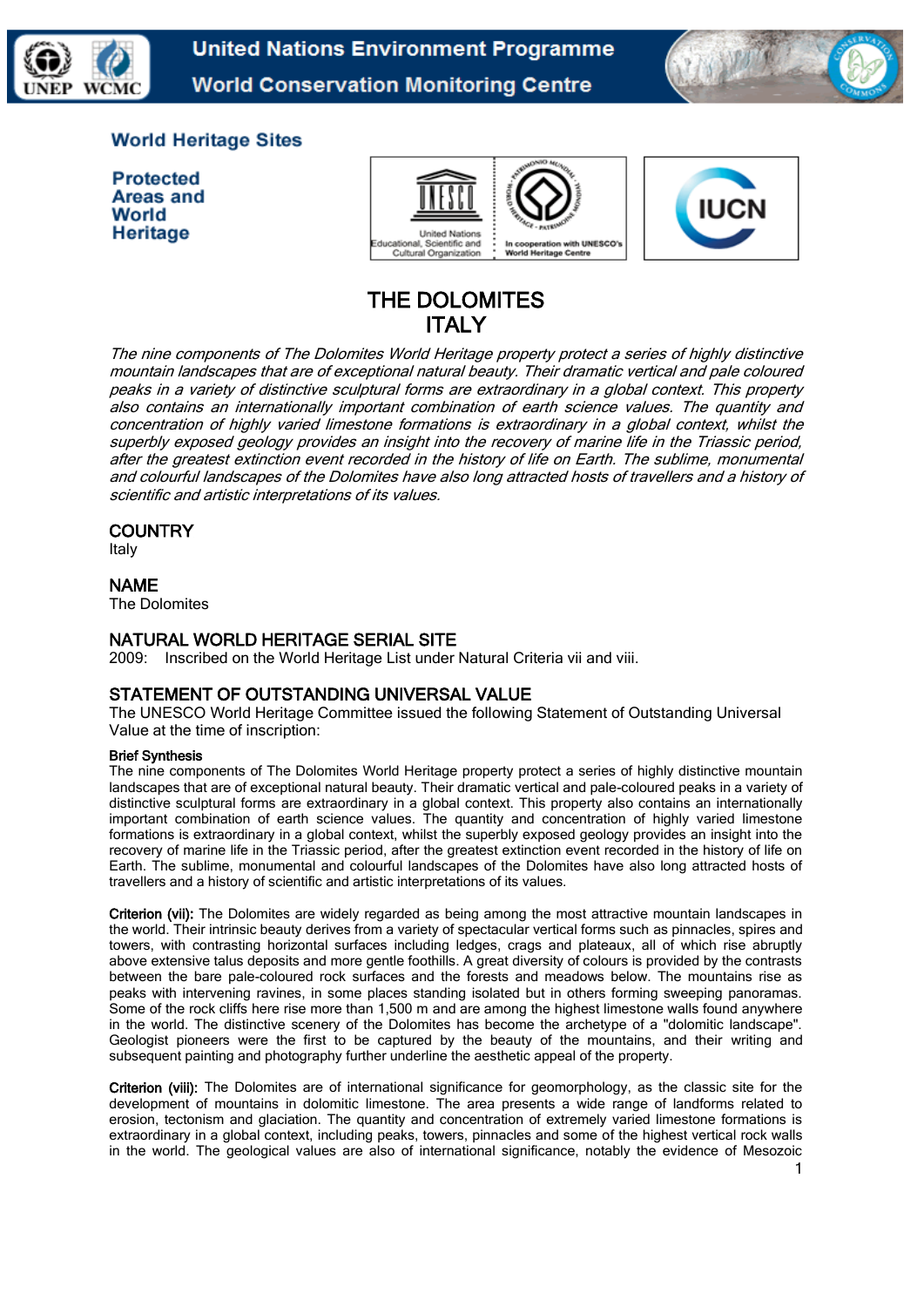carbonate platforms, or "fossilized atolls", particularly in terms of the evidence they provide of the evolution of the bio-constructors after the Permian/Triassic boundary, and the preservation of the relationships between the reefs they constructed and their surrounding basins. The Dolomites also include several internationally important type sections for the stratigraphy of the Triassic Period. The scientific values of the property are also supported by the evidence of a long history of study and recognition at the international level. Taken together, the combination of geomorphological and geological values creates a property of global significance.

#### Integrity

The nine component parts that make up the property include all areas that are essential for maintaining the beauty of the property and all or most of the key interrelated and interdependent earth science elements in their natural relationships. The property comprises parts of a national park, several provincial nature parks and Natura 2000 sites, and a natural monument. Buffer zones have been defined for each component part to help to protect it from threats from outside its boundaries. The natural landscapes and processes that are essential to maintaining the property's values and integrity are in a good state of conservation and largely unaffected by development.

#### Protection and Management requirements

As a serial property, the Dolomites require an adequately resourced, inter-provincial governance arrangement that ensures all five provinces with territory in the property are bound together within a common management system, and with an agreed joint management strategy and a monitoring and reporting framework for the property as a whole. Common policies and programmes for the management of public use and the presentation of the property are also required for the property and its buffer zones. The property requires protection from tourism pressures and related infrastructure.

Each of the component parts of the serial property requires its own individual management plan, providing not only for the protection and management of land use, but also the regulation and management of human activities to maintain its values, and in particular to preserve the qualities of its natural landscapes and processes, including extensive areas, which still have wilderness character. Areas that are subject to more intensive visitation need to be managed to ensure visitor numbers and activities are within the capacity of the property in relation to the protection of both its values and the experience of visitors to the property. Adequate resources and staffing, and coordination between the staff teams in the different components of the property are also essential.

### INTERNATIONAL DESIGNATION

1980: Lago di Tovel in Brenta Natural Park designated a Ramsar Wetland of International Importance (37 ha)

#### IUCN MANAGEMENT CATEGORY

These protected areas are included within or overlap the nominated sites:

| Parco Nationale Dolomiti Bellunesi:                                          | <b>II National Park</b>            |
|------------------------------------------------------------------------------|------------------------------------|
| Parco Naturale Provinciale Adamello Brenta:                                  | V Protected Landscape              |
| Parco Naturale Regionale Dolomiti d'Ampezzo:                                 | V Protected Landscape              |
| Parco Naturale Regionale Dolomiti Friulane:                                  | V Protected Landscape              |
| Parco Naturale Dolomiti di Sesto:                                            | V Protected Landscape              |
| Parco Naturale Fanes-Serres-Braies:                                          | V Protected Landscape              |
| Parco Naturale Prov. Panareggio & Pale di San Martino: V Protected Landscape |                                    |
| Parco Naturale Püez Odle:                                                    | V Protected Landscape              |
| Parco Naturale dello Sciliar:                                                | V Protected Landscape              |
| Riserva Nationale Vette Feltrine:                                            | IV Habitat/Species Management Area |
| Riserva Nationale Monte Pavione:                                             | IV Habitat/Species Management Area |
| Riserva Naturale Somadida:                                                   | IV Habitat/Species Management Area |
| Riserva Naturale Monte Pelmo:                                                | Unassigned                         |
|                                                                              |                                    |

#### BIOGEOGRAPHICAL PROVINCE

Central European Highlands (2.32.12)

#### GEOGRAPHICAL LOCATION

The site is a series of nine related mountain massifs in northeastern Italy near the Austrian border, in the regions of Trentino-Alto Adige, Friuli-Venezia Giulia and Veneto and the provinces of Belluno, Bolzano, Trento, Pordenone and Udine. They lie between 65 and 140km north of Venice and extend some 150km from east to west by 75km from north to south. Except for the western Brenta group and the eastern Friulane group, they are bounded on the west by the River Adige, on the north by the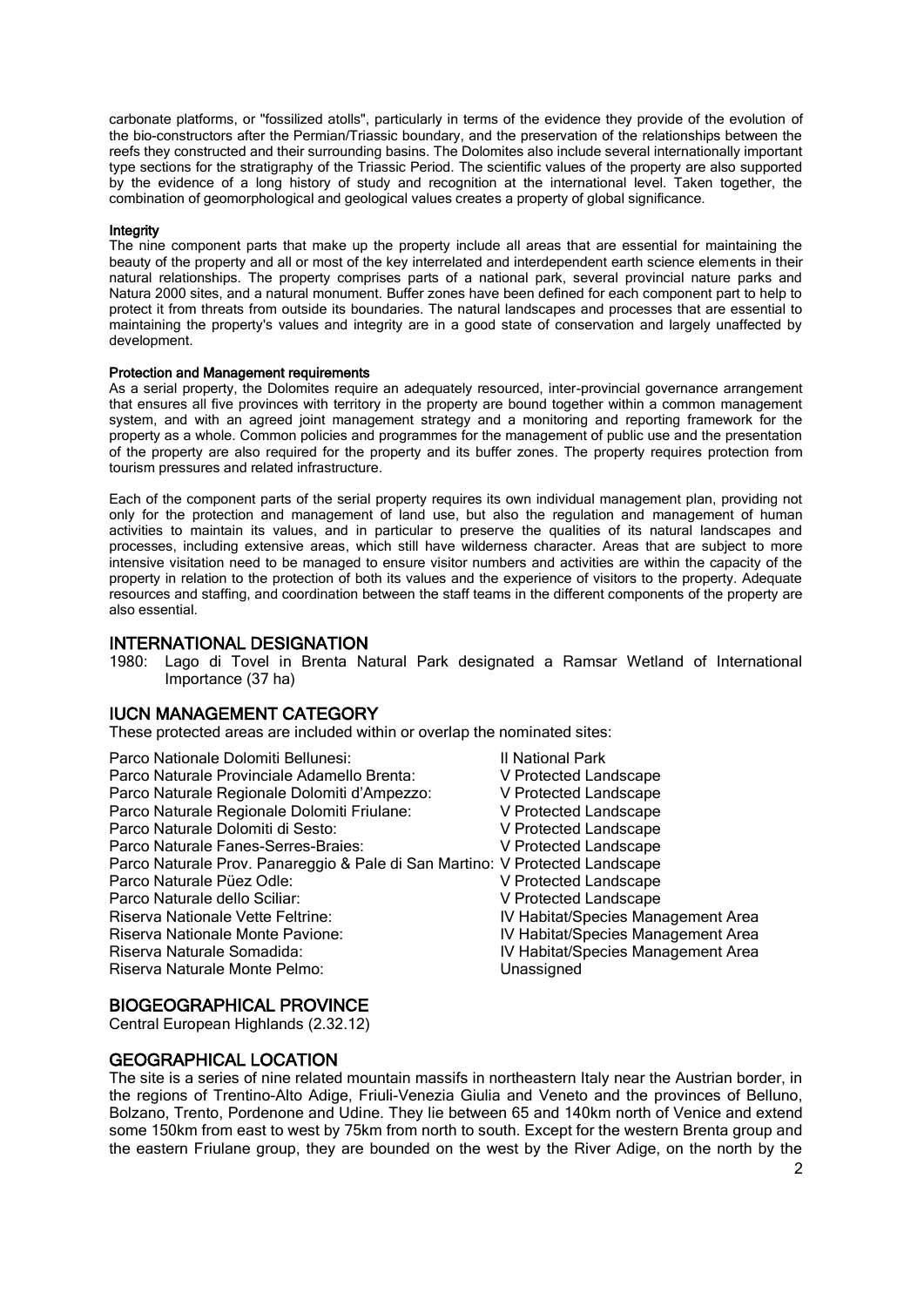River Rienza (Val Pusteria), on the south by the Rivers Brenta (Val Sugana) and Piave, and on the east by the River Piave. They are located between  $10^{\circ}54'09''N$  -  $12^{\circ}30'13''N$  and  $46^{\circ}09'5''E$  -46°36'47"E.

| <b>Site</b> |                                                                         | Longitude   | Latitude    | <b>Province</b>                | Region                                          |
|-------------|-------------------------------------------------------------------------|-------------|-------------|--------------------------------|-------------------------------------------------|
| 1.          | Pelmo Croda da Lago                                                     | N 12°06'49" | E 46°26'52" | Belluno                        | Veneto                                          |
| 2,          | Marmolada                                                               | N 11°51'23" | E 46°25'54" | Trento,<br>Belluno             | Trentino-<br>Alto Adige /<br>Sudtirol<br>Veneto |
| 3.          | Pale di San Martino - San Lucano<br>Dolomiti Bellunesi - Vette Feltrine | N 11°59'39" | E 46°14'51" | Trento,<br><b>Belluno</b>      | Trentino-<br>Alto Adige /<br>Sudtirol<br>Veneto |
| $4_{-}$     | Dolomiti Friulane /<br>Dolomitis Furlanis e d'Oltre Piave               | N 12°30'13" | E 46°20'48" | Pordenone,<br>Udine<br>Belluno | Friuli-<br>Venezia<br>Giulia<br>Veneto          |
| 5.          | Dolomiti Settentrionali /<br>Nördliche Dolomiten                        | N 12°09'47" | E 46°36'47" | Trento,<br>Bolzano<br>Belluno  | Trentino-<br>Alto Adige /<br>Sudtirol<br>Veneto |
| 6.          | Puez - Odle / Puez - Geisler /<br>Pöz - Odles                           | N 11°48'24" | E 46°36'13  | Bolzano                        | Trentino-<br>Alto Adige /<br>Sudtirol           |
| 7.          | Sciliar - Catinaccio /<br>Schlern - Rosengarten - Latemar               | N 11°36'10" | E 46°27'16" | Trento,<br>Bolzano             | Trentino-<br>Alto Adige /<br>Sudtirol           |
| 8.          | Rio delle Foglie / Bletterbach                                          | N 11°25'14" | E 46°21'37" | <b>Bolzano</b>                 | Trentino-<br>Alto Adige /<br>Sudtirol           |
| 9.          | Dolomiti di Brenta                                                      | N 10°54'09" | E 46°09'51" | Trento                         | Trentino-<br>Alto Adige /<br>Sudtirol           |

### DATES AND HISTORY OF ESTABLISHMENT

Component protected areas included within or overlapping the nominated sites Component protected areas included within or overlapping the nominated sites: 1972: Riserva Naturale Somadida (Cadini) designated;

- 1974; Parco Naturale dello Sciliar designated;
- 1975: Riserva Naturale Vette Feltrine designated;
- 1975: Riserva Nationale Monte Pavione (Vette Feltrini) designated;
- 1977: Parco Naturale Püez Odle designated;
- 1980: Parco Naturale Fanes-Serres-Braies (D. Settentrionali) designated;
- 1981: Parco Naturale Dolomiti di Sesto designated;
- 1988: Parco Naturale Panareggio & Pale di San Martino designated;
- 1996: environmental plan approved;
- 1988: Parco Naturale Adamello Brenta designated; 1999: environmental plan approved;
- 1988: Parco Nationale Dolomiti Bellunesi designated; 1993: established;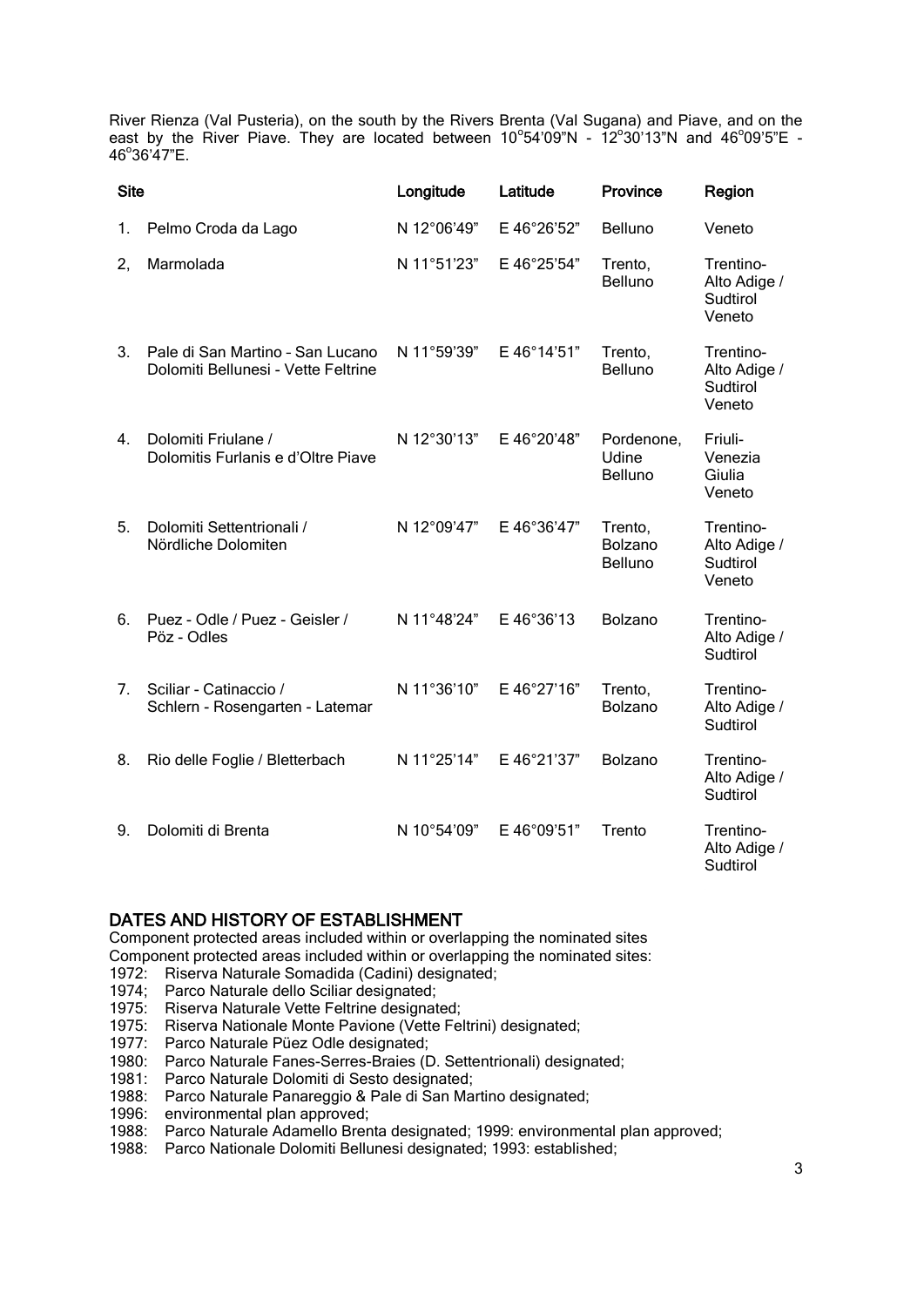- 2001: environmental plan approved;
- 1990: Riserva Naturale Monte Pelmo designated;
- 1990: Parco Naturale Dolomiti d'Ampezzo designated; 1999: environmental plan approved;
- 1996: Parco Naturale Dolomiti Friulane designated.

### LAND TENURE

92.7% of the core areas and 87.5% of the buffer areas are in public ownership, national, regional, provincial and municipal. Boundaries largely follow those of existing protected areas, Natura 2000 sites or the 1,600m contour.

| <b>Sites</b>                                                               | Ownership                                         |
|----------------------------------------------------------------------------|---------------------------------------------------|
| 1. Pelmo Croda da Lago                                                     | Public: 96.4% including regole.*                  |
| 2. Marmolada                                                               | Public: 99.2%                                     |
| 3. Pale di San Martino - San Lucano -<br>Dolomiti Bellunesi Vette Feltrine | Public: 98.1%                                     |
| 4. Dolomitis Friulane e d'Oltre Piave                                      | Public: 99.5%                                     |
| 5. Dolomiti Settentrionale<br>Nördliche Dolomiten                          | Public: 88.4%<br>[Sett Sass Private: approx. 30%] |
| 6. Puez - Odle / Puez-Geisler / Pöz-Odles                                  | <b>Public: 70%</b>                                |
| 7. Sciliar-Catinaccio / Schlern-Rosengarten - Latemar                      | Public: 92.6%                                     |
| 8. Rio delle Foglie / Bletterbach                                          | Public: 100%                                      |
| 9. Dolomiti di Brenta                                                      | Public: 99.4%                                     |

\* Public property includes municipal domain, regole (community forest and pasture joint ownership adminstrations), mountain communities and collective landholders.

# AREAS

The total area of the core zones is 141,902.8 ha. The buffer zones total 89.266.7 ha.

| <b>Component Sites</b>                                                       | Area of Core Zone (ha) | Area of Buffer Zone (ha) |
|------------------------------------------------------------------------------|------------------------|--------------------------|
| 1. Pelmo Croda da Lago                                                       | 4,343.6                | 2,427.3                  |
| 2. Marmolada                                                                 | 2,207.5                | 578.0                    |
| 3. Pale di San Martino - San Lucano -<br>Dolomiti Bellunesi - Vette Feltrine | 31,665.7               | 23,668.9                 |
| 4. Dolomiti Friulane / Dolomitis Furlanis<br>e d'Oltre Piave                 | 21,460.6               | 25,027.6                 |
| 5. Dolomiti Settentrionali / Nördliche<br>Dolomiten                          | 53,586.0               | 25,182.3                 |
| 6. Puez-Odle / Puez- Geisler / Pöz-Odles                                     | 7,930.3                | 2,863.5                  |
| 7. Sciliar-Catinaccio / Schlern-Rosengarten<br>- Latemar                     | 9,302.1                | 4,770.7                  |
| 8. Rio delle Foglie / Bletterbach                                            | 271,6                  | 547,4                    |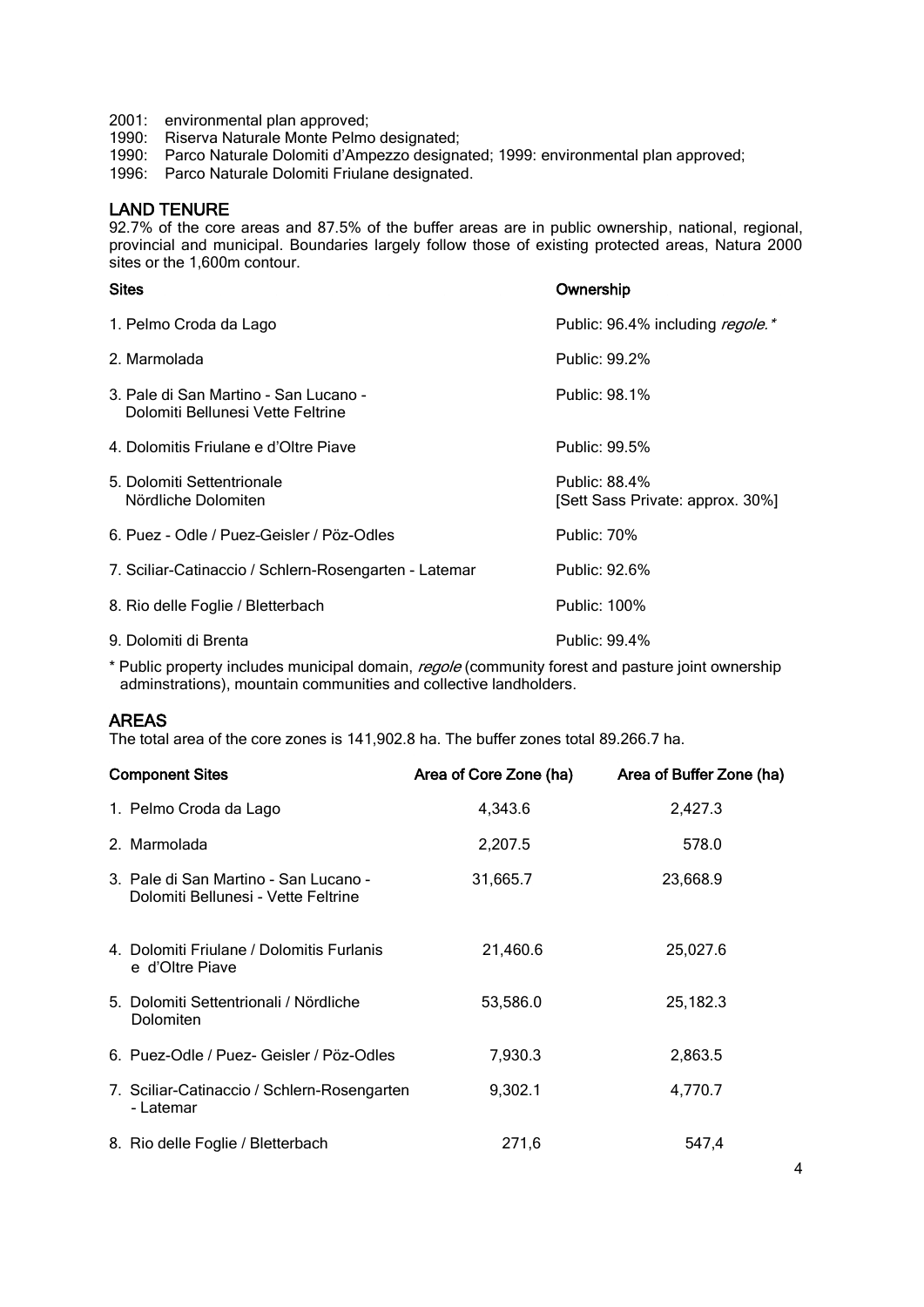| TOTAL AREA (ha)       | 141.902.8 | 89.266.7 |
|-----------------------|-----------|----------|
| 9. Dolomiti di Brenta | 11.135.4  | 4.201.0  |

# **ALTITUDE**

<sup>~</sup> 400m to 3,343m (Punta Penia in the Marmolada).

## PHYSICAL FEATURES

The Dolomites form a grid on the southeastern margin of the Alps of some 50 spectacularly eroded massifs separated by deep valleys. They stand on a major watershed between Austria, drained by the Danube, and the Venetian hinterland, draining to the Adriatic. Except for the outlying Gruppa di Brenta they are contained within the eastern catchment of the upper Adige and Isarco rivers (which forms the main highway from Bavaria), the western catchment of the upper Tagliamento and Meduna rivers and the whole of the intervening upper catchments of the Piave and Brenta rivers. There are 42 peaks over 3,100m and 90 between 2,200m and 3,100m. The dolomite of the region is mainly expressed in the large-scale landscape of disintegrating craggy mountains. Their rusty ochre, buff or grey-white peaks, massive pinnacles and cliff walls of layered sediments rise vertically 1,000-1,500 metres above huge cones of scree and strongly contrasting forests, fertile valleys and alpine pastureland. Forest, woodland and pasture comprise a quarter of the area, conifer forest grassland and heathland scrub, another quarter, and 40% is mountain crags, snowfields, boulders and scree. This dramatic scenery is scored by ravines, high glaciated valleys, waterfalls and streams, is of exceptional beauty and the nine sites of the property encompass most of the significant landscape features and geological values of the Dolomite region as a whole.

The geology is superbly exposed, especially for the Mesozoic period. The peaks are the resistant remnants of a long series of ancient marine deposits subsequently changed to fine-grained calcium magnesian carbonate or dolomite, a rock named after its scientific discoverer, de Dolomieu. These were laid down as coral reefs or intertidal shores in a series of shallow seas, with some deeper basins, formed by the slow subsidence of the land on the margins of the Tethys Ocean and they permit accurate reconstruction of the evolution of a passive continental margin.The deeply dissected mountainsides show in section an almost continuous sequence from the upper Permian to the Cretaceous periods of some 30 varied sedimentary deposits interlayered with the darker volcanic strata of magmatic intrusions. They lie on a late Palaeozoic basement of metamorphic and igneous rocks, seen in the quartzite porphyry of the western ranges which record the global mass extinction which occurred at the Permian-Triassic boundary. West of the Cordevole-Badia valleys the basement experienced volcanic activity and subsidence in the Permian; east of it, there was a continuous larger subsidence unaffected by magmatism. The rocks have since been relatively little disturbed and so preserve a sectional history of life forms from 270 million to 25 million years ago, including fossils and dinosaur footprints. These are especially revealing for the carbonate platforms or 'fossil reefs' of the Triassic period 220 million years ago when the 1,000m thick *Dolomia Principale* that now forms most of the outcrops was laid down, and there are several geological type sections in the property such as the Ladinian stage of the middle Triassic on the Marmolada which is in the Ladino speaking area of the Dolomites. After about 10 million years, following tectonic subsidence, the area was covered by a deep sea over the whole Carboniferous period.

The area's geomorphology is celebrated for its wide variety of types of terrain and the dynamic processes which it reveals. 40 million years ago, during the Alpine orogeny, the area was lifted, then eroded by glacial action along its many tectonic faults and strata until 15,000-10,000 years ago. The volcanic and other rocks eroded faster than the dolomite, resulting in a stark landscape of some 70 small glaciers and snowfields, wide U-shaped and hanging valleys, cirques and glacial debris. Steep slopes and sheer walls, high pinnacles, balcony ledges, huge skirts of scree, many colors and fantastic mountain profiles are characteristic. The area is a major source of water for northeastern Italy, and there are several dams, the most notable being the Vajont dam in the Friulani where in 1963 a landslide displaced the reservoir into the valley below, drowning 2,000 people. Thirteen ranges have been selected for designation, in nine main groups, with two outliers, one east and one west. The chosen massifs exemplify the formation and character of the mountains, the dominating geological characteristic of which is a combination of a thick relatively coherent deeply dissected slab of pale dolomite thrust over a dark platform of Permian volcanic and Hercynian basement rocks, least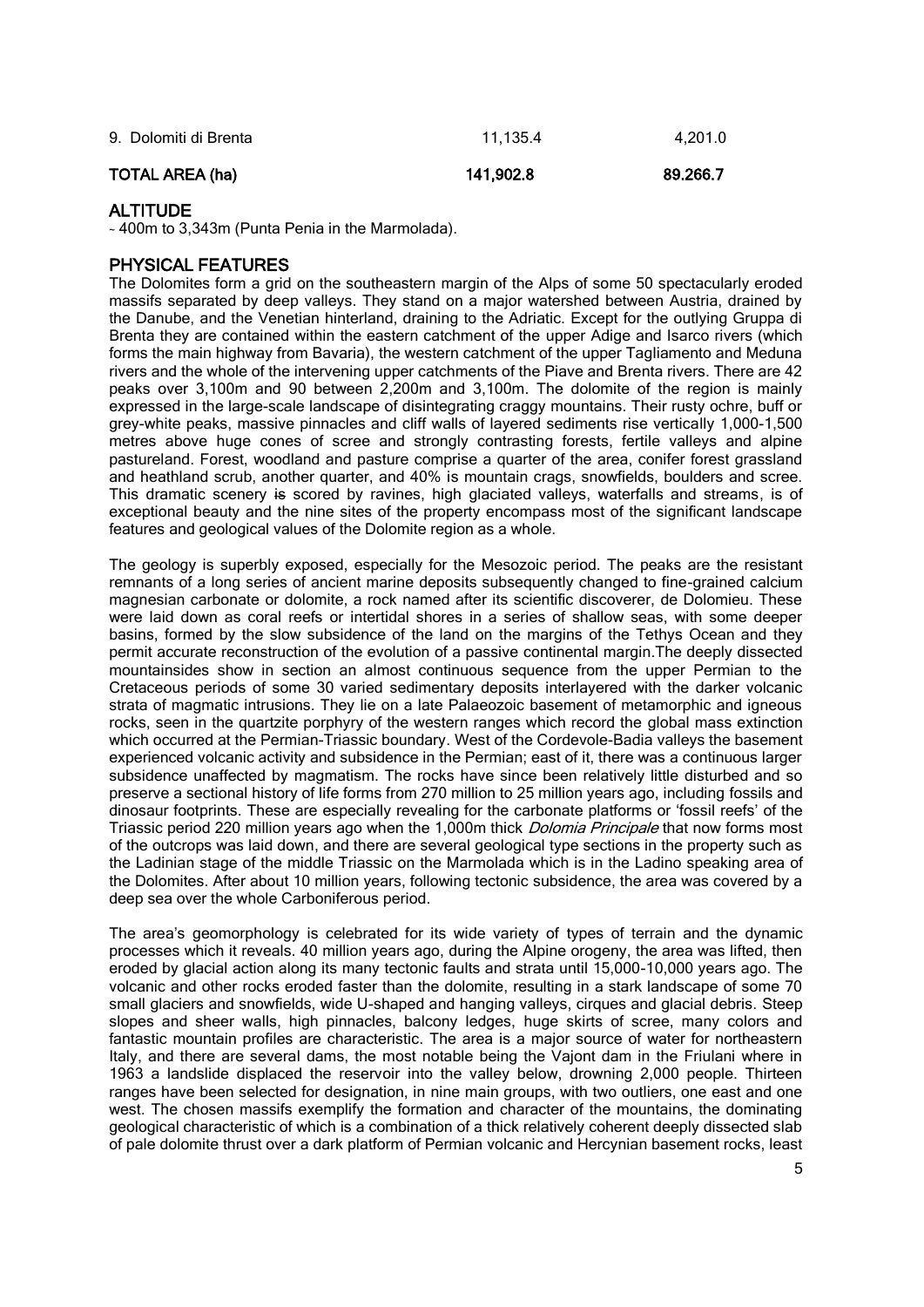tectonically deformed in the mountains east of Bolzano. The geomorphology of most sites shows glacial and periglacial features, dynamic slope processes and karst rocks, whose contrasting colors intensify under changing light. The range of microclimatic conditions and variety of soils has also given rise to great biodiversity. The following briefly summarises the key features of each site.

| <b>Site</b>                                                            | <b>Key Features</b>                                                                                                                                                                                                                                                                                                                                                                                                                                                           |
|------------------------------------------------------------------------|-------------------------------------------------------------------------------------------------------------------------------------------------------------------------------------------------------------------------------------------------------------------------------------------------------------------------------------------------------------------------------------------------------------------------------------------------------------------------------|
| 1. Pelmo -<br>Croda da Lago                                            | Dramatic landscape with wide range of landforms including towers,<br>plateaux, ledges and landslides, and evidence of the last glacial<br>maximum.<br>Late Permian to early Jurassic succession, with rock and fossil records,<br>$\bullet$<br>tectonic and sedimentological, across an interval of c.100 million years                                                                                                                                                       |
| 2. Marmolada<br>3. Pale di San Martino-<br>San Lucano-                 | Includes the highest summit of the Dolomites (3,343m), known as the<br>Queen of the Dolomites", a rocky massif with high relief and vertical walls.<br>Geological record of the Triassic sedimentary platform and overlying<br>$\bullet$<br>volcanic sediments<br>Horseshoe-shaped site with typical dolomite landscapes including cliffs,<br>$\bullet$<br>plateaux, valleys, pinnacles and walls.                                                                            |
| Dolomiti<br>Bellunesi-<br><b>Vette Feltrine</b>                        | One of the most complete stratigraphic series of the Dolomites from early<br>$\bullet$<br>Palaeozoic to the Cretaceous.                                                                                                                                                                                                                                                                                                                                                       |
| 4. Dolomiti Friulane /<br><b>Dolomitis Furlanis</b><br>e d'Oltre Piave | • Many sheer rock walls, pinnacles, towers and valleys.<br>• Stratigraphic succession dominated by dolomitic-calcareous rocks with<br>repeated stratigraphy due to faulting.                                                                                                                                                                                                                                                                                                  |
| 5. Dolomiti<br>Settentrionali /<br>Nördliche Dolomiten                 | Extensive areas of mountainous topography. Three main mountain<br>groups, with major plateaux in the northwestern part and rocky cliffs<br>further south.<br>The most complete stratigraphic sequence of the Dolomites, with three-<br>dimensional exposures of carbonate platforms.<br>Fossil records of international significance documenting recovery of life<br>$\bullet$<br>after the Permian-Triassic extinction; includes important reef and plant<br>fossil remains. |
| 6. Puez-Odle / Puez-<br>Geisler/ Pöz-Odles                             | Two large dolomite plateaux isolated by sheer escarpments having some<br>$\bullet$<br>of the highest peaks of the Dolomites, and displaying a typical dolomite<br>landscape.<br>Well preserved stratigraphic succession with little deformation, and<br>internationally important stratigraphic and fossil-bearing horizons.                                                                                                                                                  |
| 7. Sciliar-Catinaccio /<br>Schlern-<br>Rosengarten<br>Latemar          | Wide variety of landforms with sheer dolomite peaks and high relief.<br>$\bullet$<br>Key Triassic stratigraphic and palaeontological localities, including the<br>$\bullet$<br>Latemar Reef exposure of an isolated carbonate platform, subject of<br>many international studies.                                                                                                                                                                                             |
| 8. Rio delle Foglie /<br><b>Bletterbach</b>                            | Deep and meandering gorge, creating the important geological exposure<br>that is the key value of this component.<br>Well exposed succession of Permian-Triassic rocks, particularly important<br>for documenting Permian palaeoenvironments, with trace fossil remains<br>of vertebrate life at that time.                                                                                                                                                                   |
| 9. Dolomiti di Brenta                                                  | Spectacular structural and climatic landforms including rock towers,<br>steeples, ledges, cirques, landslides and a well developed karst system.<br>Extensive exposures document the structural and stratigraphic evolution<br>of the south alpine passive margin and the tectonic history of the<br>Dolomites.                                                                                                                                                               |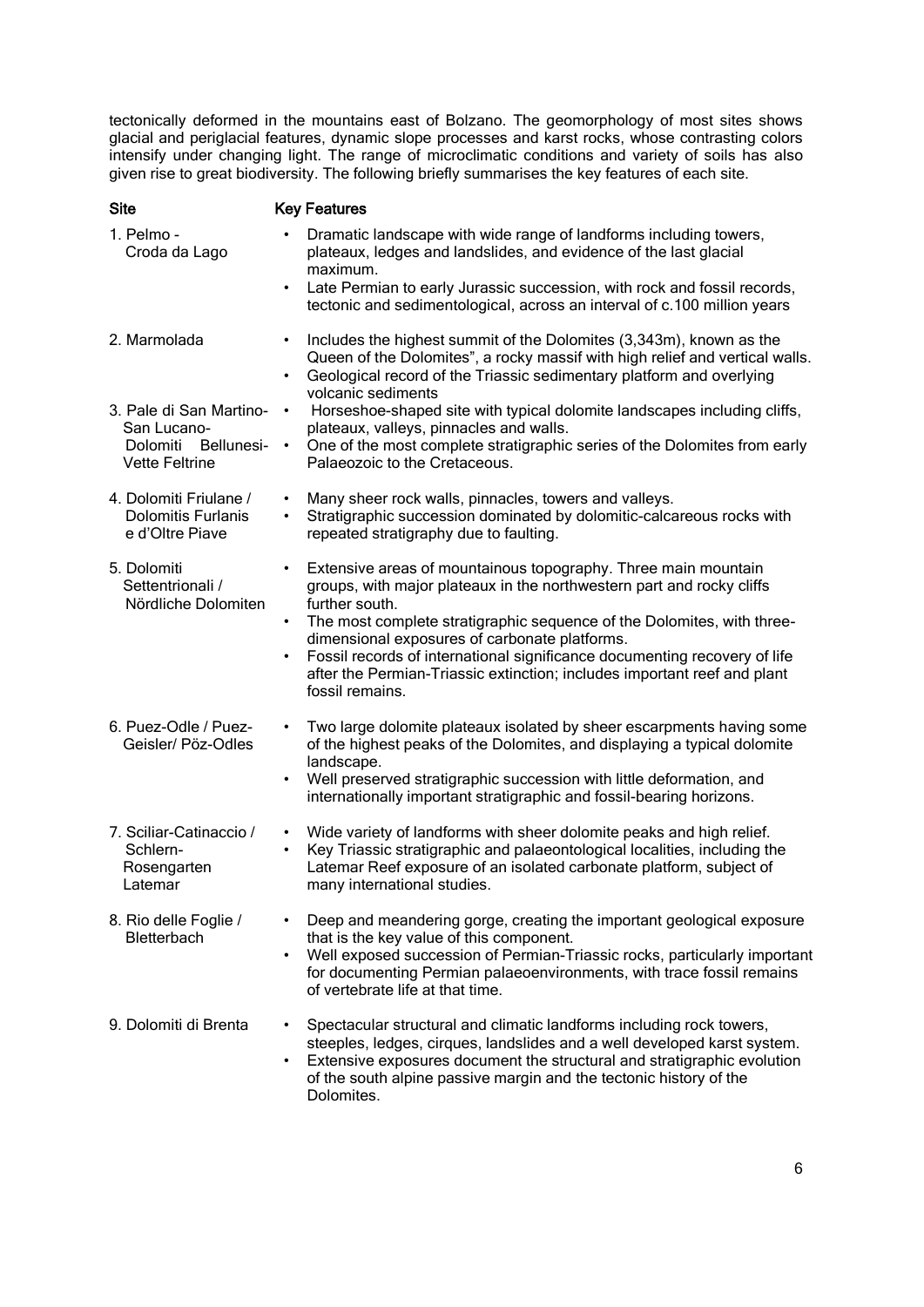# CLIMATE

The climate is temperate with microclimates varying considerably with altitude and orientation to the sun. The mountain climate is cool temperate to 1,300m (north-facing) or 1,500m (south-facing); cold temperate to 1,800m and 2,200m; and cold or tundra-like above 2,200m. The average annual temperature is 5-7°C in the valleys and 2-3°C at 2,000m, but will fluctuate markedly in summer between a minimum of  $8^{\circ}$ -12 $^{\circ}$ C and a maximum of 20 $^{\circ}$ -25 $^{\circ}$ C. In winter it can fall to minus 20 $^{\circ}$  or 30 $^{\circ}$ C. The shadowed and drier valleys in the interior and north of the area have a more continental climate and temperature inversions can create cold air drainage sinks. Rainfall is between 700-1,200mm, falling heaviest in summer. It is lowest in the north, but in the southern valleys open to the influence of the Adriatic, can be 1,500-1,700mm. Snowfall varies between 0 and 450 cm in the valleys to 100- 1,000 cm in the mountains. It is not abundant and in recent years there have been 4 to 6 weeks less snow than formerly, but it accumulates sufficiently to maintain the snowfields and the 70 existing small glaciers. However, the largest of these glaciers, the Marmolada, decreased by 48% between 1910 and 1999, and most of the others are shrinking. Winds tend to be down-valley by day, up-valley at night. The katabatic Fohn wind can jump temperatures overnight causing floods and the risk of avalanches. Climatic change may also be contributing to the natural process of mountain collapse.

# **VEGETATION**

The flora of the Dolomites is not exceptional, but it is highly diverse, especially on the southern massifs. It contains 25% of the national flora, and, under the impacts of man and climatic change, is in continual evolution. The region's species total about 2,400 in some 150 plant associations. In the nominated area, excepting the valley floors, the total is 1,700 species: the Dolomiti Bellunesi alone has 1,350 species, a quarter of Italy's flora, and 55 forest types. This diversity is due to the region's marginal location on the border between the Alpine/Central European Highlands and the Balkan Highlands, and not far from the Middle European Forest and Mediterranean Sclerophyll biogeographic regions. Species from these contrasting biomes are often juxtaposed; many plants are also found at the limits of their distribution. During the last Ice Age the Dolomites became a refuge for northern plants and several relict Tertiary communities remain from that time, often in isolation on their massifs, which has tended to increase speciation and endemism. As the glaciers retreated, plants from further east moved in; subsequent human activity further fragmented the original flora and most accessible valleys have some invading alien species.

The main vegetation belts are Middle European, sub-Atlantic, Boreal and Alpine. The more accessible woods have been managed for centuries under Venetian regulations to ensure naturalistic forestry, preserving their natural variety. Throughout the mountains, Austrian and Scotch pines Pinus nigra and P. Sylvestris grow wherever the soils are suitable. Where fairly flat the altimontane level has been kept clear by grazing livestock in the past and in spring is vivid with annual flowers. Where the pasture is abandoned it reverts to forest where fertile, or to grasses and sedges where droughty, in both cases tending to replace rare species dependant on grazing with the natural flora. The alpine zone consists of moist meadows of sedges and grass, small lakes, peat bogs and moorland. The cliffs, rock fissures and screes harbour plants adapted to cold and drought. Several of the classic endemic flowers of the Dolomites are found at this level. Acid-soil plants grow where the bedrock is volcanic. Owing to diminishing use of the high meadows, and to the warming climate, the tree line (1,800m on warm dry slopes to 2,200m on colder moister slopes) is rising, increasing the biodiversity but driving out some 400 species of cold-adapted plants. This has become a useful local indicator of climatic change.

### FAUNA

As with the flora, the fauna is not unusual, except for a wealth of invertebrate species, with 1,600 species of butterflies, including the Parnassus apollo (VU) butterfly, but it is very diverse due to the great number of different habitats, altitudinal levels and the region's pivotal biogeographic location. In 1961, Mancuzzi listed 7,000 species, but the total is now said to be one tenth of all the European non-marine fauna, or some 13,000 species. These fall into six distinct groups: endemic, glacial relict, boreo-alpine, steppe, alpine and thermophil. The endemic species include the black salamander Salamander atra, but are chiefly found amongst the beetles and other insects. The fragmentation of the land has encouraged speciation: a version of 'dolomite' is incorporated in the 26 specific names. The glacial relicts are found especially along the district's southern margin just out of reach of the former ice sheet. Some 200 boreo-alpine species are those pushed south by the ice flow but are now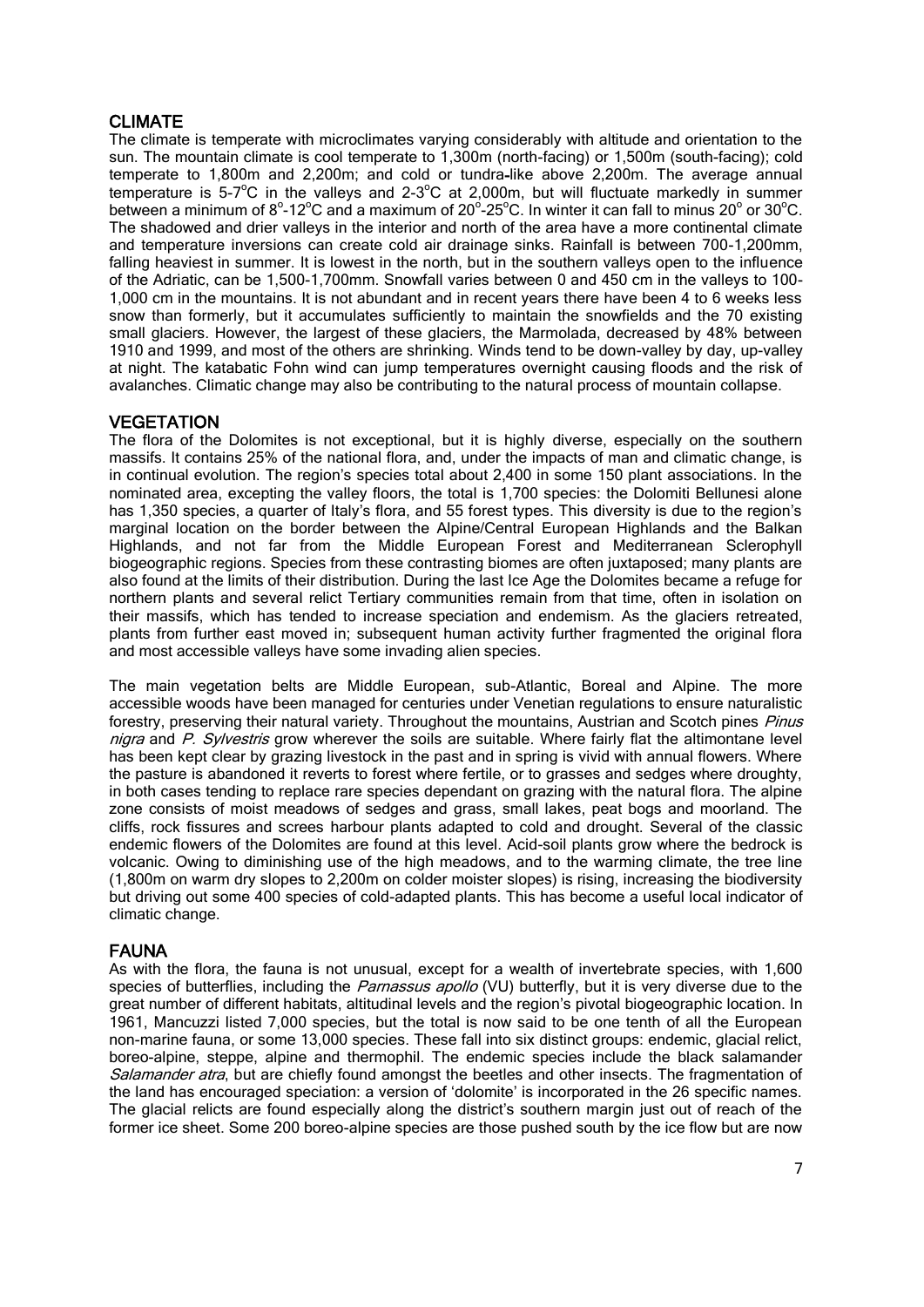found only here and in the far north of Europe. Species of steppe origin are sparse except amongst insects.

Mammals include the brown bear Ursus arctos, native to the Adamello range adjoining the Dolomiti Brenta, and returning naturally from the Balkans, but also re-introduced, northern jackal Canis aureus, marmot Marmota marmota, a steppe species, European lynx Lynx lynx, wildcat Felis sylvestris, chamois Rubicapra rubicapra, ibex Ibex ibex (reintroduced 1980s), mouflon Ovis orientalis introduced into the Dolomiti Bellunesi for the hunt, red deer Cervus elephas and roe deer Capreolus capreolus. The large avifauna includes griffon vulture Gyps fulvus, lammergeier Gypaetus barbatus, golden eagle Aquila chrysaetos, goshawk Accipiter gentiles, peregrine Falco peregrinus, capercaillie Tetrao urogallus, the much hunted black grouse Tetrao tetrix, hazel grouse Bonasia bonasia, Alpine chough Pyrrhocorax graculus and the cliff-living wallcreeper Trichodroma muraria. Amphibian, freshwater mollusc, reptile and insect numbers are high. Two major factors stand out. There is a continual evolution in the position of ecotones resulting from the diminished human use and disturbance of both valleys and alpine pastures. Climate warming also encourages the upward and downward spread of mountainside forests. These have encouraged a gradual recolonisation of the backcountry by large predators such as bear and lynx and jackal which were previously killed to protect the livestock.

### CONSERVATION VALUE

This dramatically scenic region of mountains rising sheer above fertile valleys is outstanding for its great number of ecosystems, high biodiversity and endemism and for its variety of depositional facies and fossils, which display a vertical and horizontal history of the Triassic past. It is also gradually being recolonised by large carnivores, and the continual evolution of its ecotones form a useful measure of climatic change. The nominated sites lies within a WWF/IUCN Centre of Plant Diversity, and the Brenta contain a small Ramsar wetland.

### CULTURAL HERITAGE

There is evidence of human occupation in Mesolithic times about 10,000 years ago during the warming that followed the last Ice Age. Some 300 sites have been found in the mountains, mainly seasonal hunting and herding camps near strategic passes and pools. The deep penetrable valleys were trading routes as well as being farmed, especially the wide valley of the upper Adige and Isarco which led through to southern Germany. This was always a marginal area where the latinate mountain dialect of Ladino, similar to Romansch further west and Friulan to the east, persisted between the German-speaking north and Italian south. Relics of pre-Roman and prosperous Roman farming settlements have been found as far north as Val Pusteria. In the 8th century the upper Adige valley was colonised by Bavarians and, in the 15th century, as the South Tyrol, came under Germanic feudal then Austrian imperial influence until 1918. There are records of land use in the valleys dating from over 1,000 years ago. The southern valleys were part of the hinterland of the Republic of Venice which from the 16th century drew up forest registers for the region, regulated naturalistic forestry management practices in the Piave valley and mined for minerals in Val Cordevole north of Belluno. The great artist Titian was born in Pieve di Cadore and some of his paintings show the Dolomites and their golden light. Notable visitors have included Durer and Goethe. The southern half was annexed by Italy in 1866 and in the late 19th and early 20th centuries, sightseeing, mountaineering and spa tourism became popular, and most of the last large animals were hunted to extinction. During World War I Italy fought Austria fiercely for three years through the mountains, leaving fortifications and other relics. The South Tyrol then became part of Italy as the Alto Adige though it remains predominantly germanic in character. As the area has been so long and intensively settled there is a wealth of information about its culture and places.

## LOCAL HUMAN POPULATION

The people of the Dolomites are culturally Germanic in the north, Italian in the south and Ladino in the centre, especially in the valleys around the Sella massif, Val Livinallongo, Val Badia, Val di Fassa and Cortina d'Ampezzo: the Alto Adige is 65% German, 30% Italian and 5% Ladino. In 2005, the nominated core areas were populated only by seasonal workers and visitors except for 15 permanent residents in the Dolomiti d'Ampezzo area and 154 in the buffer zones, mainly in the Dolomiti Bellunesi. Historically, apart from the mining valleys, which are no longer worked, the mountain population was always poor, depending on seasonal farming, forestry and herding when the high summer pastures were used. With the 20th century growth of tourism, especially of skiing after World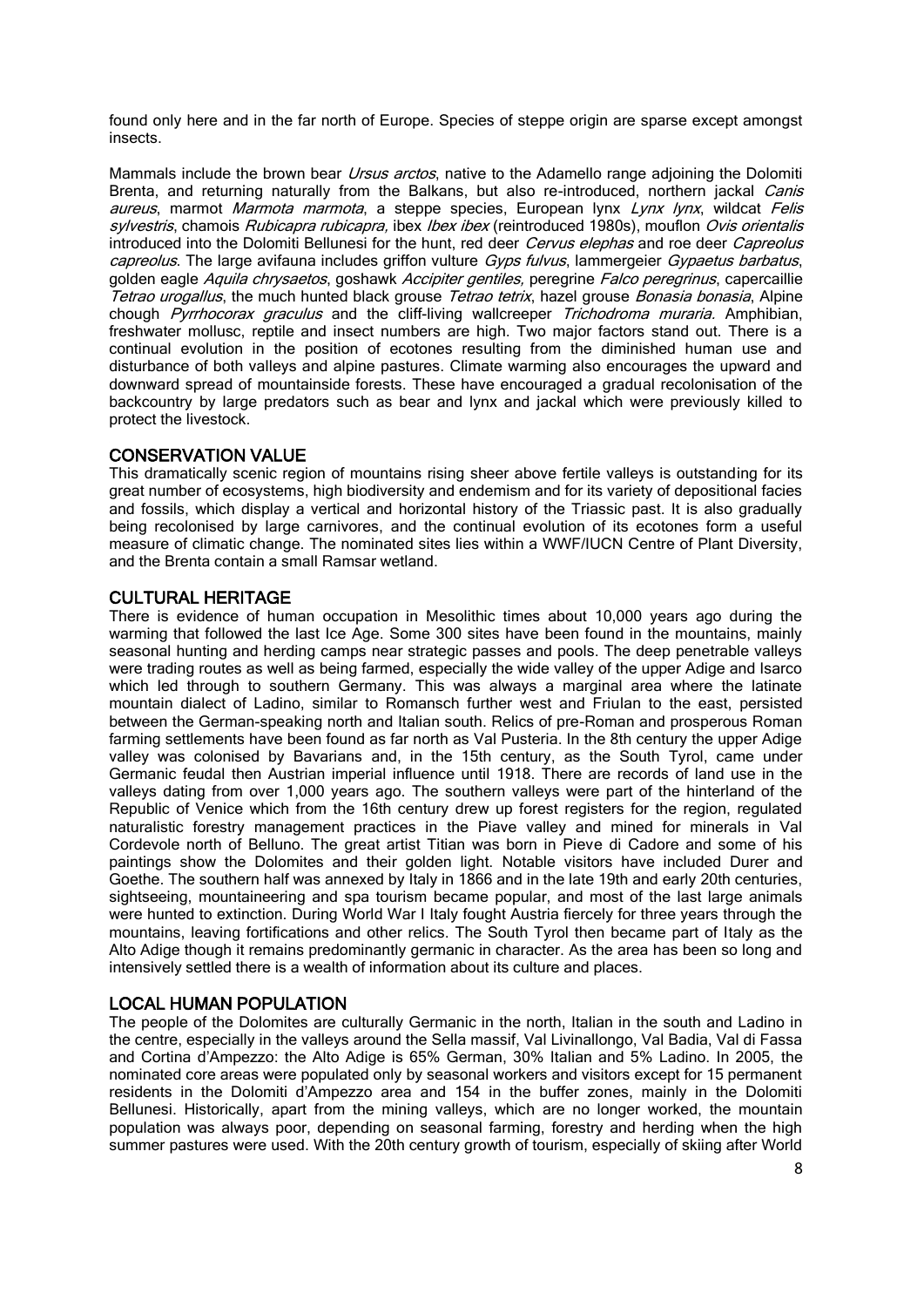War II, this has become the main regional source of income, though the returns to the local people have been modest considering the number of visitors. Many pastures were abandoned and the native rural culture began to decline though it remains of considerable interest to visitors.

## VISITORS AND VISITOR FACILITIES

The area began to attract English and German admirers of the sublime from 1837 when two influential guidebooks were published. After the 1864 publication of The Dolomite Mountains by Gilbert & Churchill it became widely known by its present name. From November to May much of the area is inaccessible but it receives a million winter visitors a year for skiing and cross-country snow trekking. There are 450 ski lifts and wide areas of piste with 1,200 km of runs, though few in the nominated sites which exclude the ranges most affected by tourism such as the magnificent Sella massif because of its degree of tourist development. Cortina d'Ampezzo and Madonna di Campiglio are known nation- and world-wide as fashionable resorts. The Dolomiti Friulani, being relatively untouched by use, is retained as wilderness.

During the summer season from June to September there are 4 million annual visitors who come for mountain trekking, rock climbing, geotourism, mountain biking and horseback riding. The region has some 5,000 km of mountain trails, most well maintained, which cater for both serious hikers and for the tourist crowds at lower levels. Trails are also designed for touring relics of the First World War and through the former alpine pastures. There are well-used cableways up both the Tofana and the Marmolada. Within the core and buffer areas there are over 33 mountain cabins and 65 shelters, totalling over 3,000 beds in spartan conditions. The standards and condition of many of these facilities are monitored and maintained by the Italian Alpine Club to limit constant encroachment by litter and trampling. The many local villages and towns also provide thousands of beds and all the necessary services. There is plentiful information from books, maps and informed tour operators. 60 local museums are listed in the nomination, including a museum to the memory of the Great War and two recent museums of Ladino culture. Venice itself is only 65km south.

## SCIENTIFIC RESEARCH AND FACILITIES

Dolomite was first noted here in 1789 by the geologist de Dolomieu after whom N. de Saussure named the rock and the mineral on its identification as magnesium carbonate. Research into its flora and fauna started in the 18th century, and the area was visited by the scientists Goethe, G. Arduino, L. von Buch, A. von Humboldt and E.von Mojsisovics. Most of the intensive work on the rocks and fossils was done by 19th century Austrian and German scientists, notably the geologist F.von Richthofen. The scientific distinction between intrusive and sedimentary rocks was first determined here. The quantity and concentration of extremely varied limestone formations and the clarity of its Mesozoic exposures and stratigraphy established the region's reputation as a world reference site for palaeontological, palaeo-environmental, stratigraphic, mineralogical and geomorphological research, especially for the late Permian and early Triassic periods. Due to the relatively undeformed clarity of its vertical and horizontal layering, the exposures form an ideal field laboratory which has attracted many university and research institutes to establish stations and monitoring sites. Each of the three provincial authorities is sponsoring extensive monitoring (in 75 studies) of species such as of the golden eagle and game birds, ungulates and small mammals, glaciers, the recolonising of pastures, the impacts of hunting and tourism, and surveys in support of the European Natura 2000 management plan. Many sections and aspects of the region have been minutely investigated and discoveries are still being made. The original nomination cites over 1,100 relevant references.

### MANAGEMENT

The main aims of managing the area are to support its sustainable use, especially for tourism, and to promote popular understanding of conservation while conserving the integrity of its natural heritage. Only the most pristine half of the distinctive dolomitic mountain groups is therefore included in the nomination. Of these sites, even the buffer zones are in very good condition with most major tourismrelated infrastructure excluded from the sites. Nearly all the component sites are protected as national or provincial Nature Parks but agreement on protective measures and consistent monitoring will be essential to success. However, below the national government level, the area is governed through a historically entrenched complex of jurisdictions. These are the autonomous provinces of Bolzano and Trento comprising the region of Trentino-Alto Adige; the provinces of Udine and Pordenone which comprise the region of Friuli-Veneto Giulia which has some autonomy; and the province of Belluno which is part of the region of the Veneto and is less independent of regional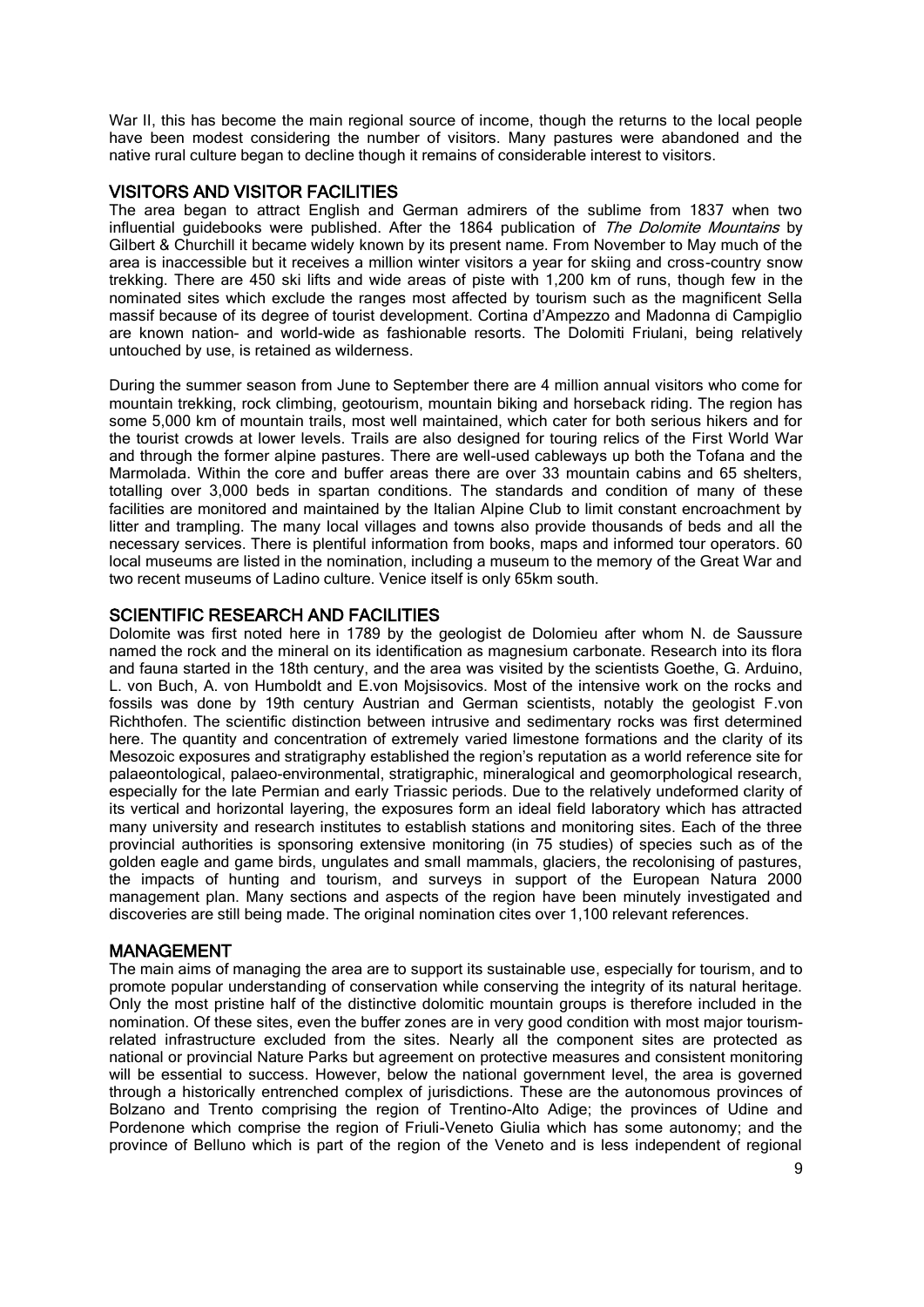control. Strategic and coordination plans are being separately prepared by each province. This series of sites has therefore been made subject through an inter-provincial Coordinating Committee to a Programme Agreement to harmonise the legal instruments and protective strategies of each province in a Management Framework for an eventual Management Plan for the whole area. Its purpose is to promote the local economies at the same time as promoting awareness of the heritage values especially of the grazed and wilderness landscapes; also to ensure monitoring of the scenery, geology, palaeontology, mineral resources, visitor numbers, impacts and hazards. However, it does not legally override the well-guarded traditional customs and regulations of the four cultural groups or the protective measures of any of the three regions, five provinces and many municipalities already in place.

The area is well protected though this entails considerable legal complexity. Four of the component sites lie in a single province; three are in two provinces with differing regulations; and two are in three provinces. 71% of the nominated area is protected within a national park or a provincial nature park; 94% is protected as a Site of Community Importance and 83% as a Specially Protected Zone both within the Natura 2000 network of the European Union under its Habitats (92/43/EEC) and Birds (79/409/EEC) Directives. National legislation covers hydrogeological restrictions (RLD 3267 of 1923), protected areas (Law 394 of 2001); the protection of warm-blooded wild fauna, and hunting quotas (Law 157 of 2002). The national code protects cultural heritage and landscape (article 142 of 2004), modified in March 2008 to extend protection to areas above 1,600m. Specific protective regulations are applied through an array of 64 regional and provincial laws (12 for Trento, 7 for Bolzano, 16 for Belluno and 29 for Friuli-Venezia Giulia). These regulations are enforced over-all by the National Forestry Corps or, in Pordenone-Udine, by the Regional Forestry Corps, the local police and *regole*, and National and Natural Park authority rangers, aided by gamekeepers. The Rio delle Foglie/Bletterbach site is protected as a provincial natural monument. Commissions for landscape protection and environmental surveillance oversee plans and work projects. Typical of the many protective regulations within the core areas are bans on hunting, firewood cutting and unsupervised forestry, on the collection of plants and wild animals, on new roads for tourist use, on unlicensed offroad driving and the use of snowcats off-piste; also rules for the use of traditional materials, the scale of new buildings and other items of tourist infrastructure.

Regular monitoring is conducted of climate, tourist numbers and impacts, the state of popular trails, unstable slopes, water quality and the areas of glaciers as an index of changing climate; also of the condition of key environments where animals such as black grouse, hares or golden eagles can indicate the presence or degree of hunting and disturbance; and of the quality of the landscape. For instance, the abandonment of high altitude herding and the reduction in woodland management and disturbance at high levels is resulting in the spread of scrub, of forest both up and down the slopes, some loss of rare plant species and communities and the gradual return of large carnivores. Repairs, especially to the many networks of trails, are continuous. Potential landslide areas are carefully mapped and monitored.

# MANAGEMENT CONSTRAINTS

The multiple jurisdictions and management regimes of the property make it essential that the interprovincial management, monitoring and reporting is well coordinated, adequately staffed and well resourced to avoid compromising its integrity. The leading challenges to preserving the quality of the area come from tourism, its main source of revenue, which in places comes near the acceptable World Heritage limits of tolerance. Winter skiing apparatus and facilities are intrusive and are one reason for the exclusion of handsome landscapes such as the Sella massif from the nomination, although the cable cars on the Marmolada and the Tofane in the Northern Dolomites are considered acceptable in scale. There is overuse of the land in summer by trampling tourists, and of water, especially for winter snow-making. Trampling, especially on the first 200 metres of trails between about 1,500 and 2000m, and off-trail at higher levels, leads to the invasion by alien species at the expense of vulnerable native plants. However, the higher areas are protected by inaccessibility. The disposal of litter and human waste at shelters and cabins remains a challenge. The discontinuation of pasture rotation and shepherding has led to overgrazing and the loss of flowering Alpine meadows. The introduction of alien animals can also be undesirable, such as the displacement of the native brown trout by an alien trout. Although each province has responsibility for and a strategy for tourism, there are no unifying plans for sustainable tourism or for an effective management system over the whole area at present.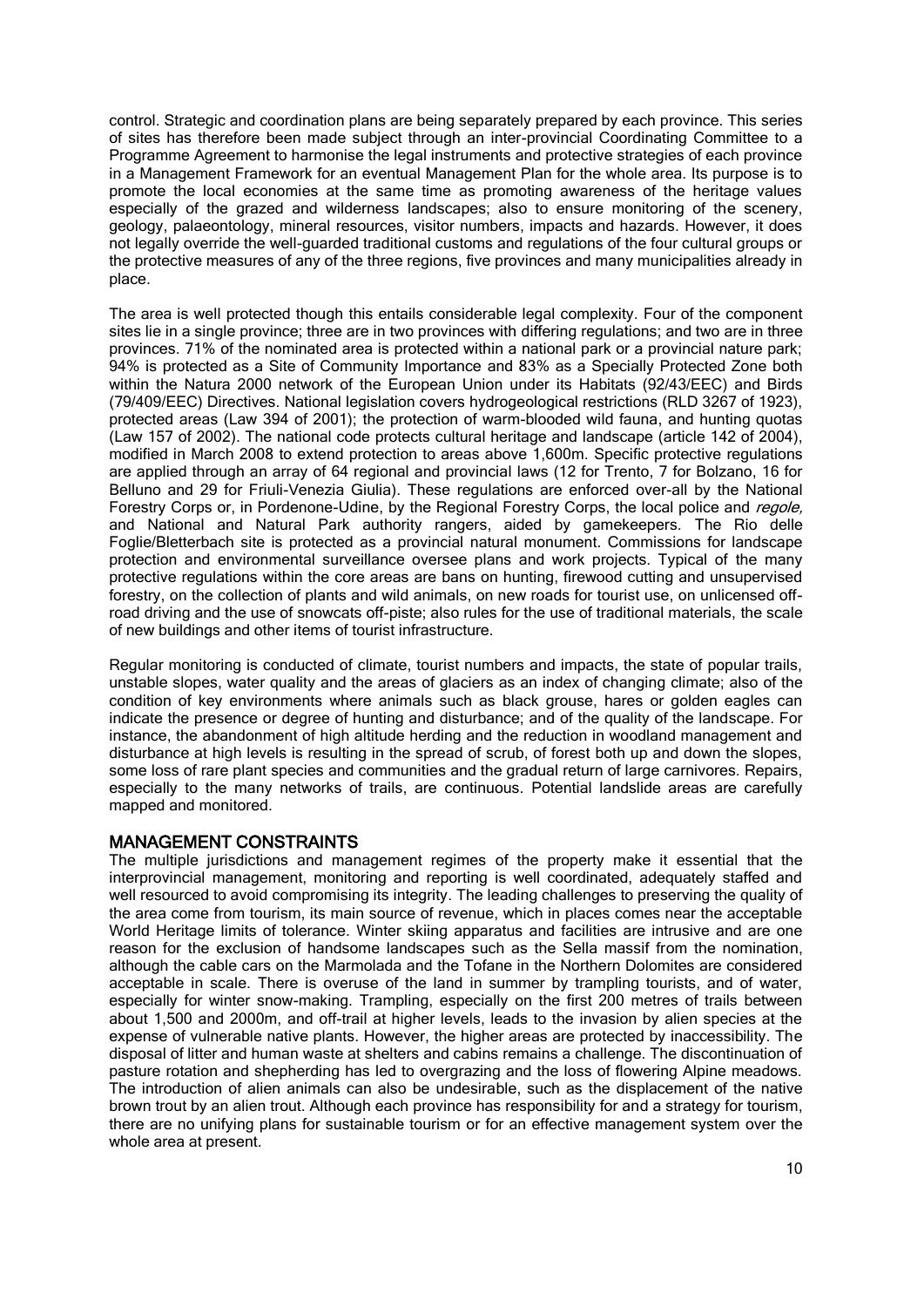Flooding and landslips like the occasional collapse of unstable rock slopes and pillars, and also fire, are natural hazards, but many threats are lessened by sound forestry practices: clear-cutting of slopes has traditionally been illegal for this reason. A Ministries' Committee for Land Protection works with local governments to coordinate their data on landslides. 695 ha are presently glaciated. The changing climate has nearly or completely extinguished 14 of the 74 glaciers existing in 1900. Land tenure can be problematic. Much land is fallow as a result of depopulation during the 20th century, leaving much ownership unknown; the continual subdivision of lands between heirs under Roman law also leaves many parcels too small to use. This does not apply in the Germanic region where primogeniture is the norm.

## COMPARISON WITH SIMILAR SITES

The main bases for comparison with similar existing World Heritage temperate limestone mountain sites are:

- (vii) The exceptional scenic beauty of highly eroded peaks above the high pastures and farmed valleys
- (viii) The diversity of its geology and geomorphology, and the resulting high number of microhabitats;
	- The completeness, length and clarity of the Triassic marine fossil record;
	- The present integrity of the mountains, and potential for effective maintenance;

The salient character of these mountains is the dramatic scenery of the many jagged massifs of disintegrating dolomite of varying form and colour, along with their stratigraphic record and glaciers. There are in the Alps three other World Heritage mountain sites: Swiss Alps Jungfrau-Aletsch, an embedded granite massif with the largest glacier in Europe but containing no notable fossils, Swiss Tectonic Arena Sardona, a largely crystalline area of overthrust, and Monte San Giorgio, a low wooded mountain with some exceptional middle Triassic marine fossils. Other World Heritage mountain sites of temperate climate karst in Europe include Durmitor, the Pyrenees-Mont Perdu, Pirin and the West Caucasus; in China Mounts Wulingyan and Emei, South China Karst, the Sichuan Giant Panda Sanctuaries, and Huanglong and Jiuzhaigou; and in America, the Canadian Rockies and Waterton-Glacier Park.

In Europe there are scenically comparable karstic sites though less varied and dramatic, in Durmitor and the Pyrenees. They are without notable fossils though the Durmitor limestone does reveal a remarkable stratigraphic sequence. Amongst these, the Dolomites have the largest number of plants and vertebrates. There are several limestone mountain sites in China, usually more wooded than the Dolomites, but most are not closely comparable except perhaps for the spectacular partly sandstone pillar peaks of Wulingyan which also have Permian-Triassic fossils, and, in extent, the mountainous giant panda sanctuaries in Sichuan. The South China Karst has a most striking array of karst formations, the travertine forms of Huanglong and Jiuzhaigou are in scenic wooded mountain valleys, Mount Emei is a single forested massif. The renowned scenic mountain of Huangshan is predominantly granite.

The huge, high and very scenic Canadian Rocky Mountain Parks, contain the famous Precambrian fossils of the Burgess shale in Yoho Park but are more a continuous wall of mountains than a network of ranges. Waterton-Glacier Parks between Canada and the U.S. have superb scenery and biodiversity though their fossils are of less importance in their nominations. The great gorge of Nahanni in Canada is in sandstone. Few of these exceptionally scenic sites, except perhaps Durmitor and Wulingyan, are comparable landforms. The famously scenic mountains of the Drakensberg, Yosemite or Canaima for instance are of volcanic, plutonic and sandstone origin respectively.

The wide extent of highly eroded peaks of the Dolomites is exceptional for a combination of qualities: the variety and vivid contrast of light-coloured massifs and pinnacles with the meadows, forests and open valleys below, the long succession of Permian to Cretaceous fossiliferous sediments, exposing a vertical history of the past, and the biodiversity and many microhabitats resulting from their pivotal biogeographic location. In addition there are Venetian records of land use over some 500 years. The comparisons with similar mountain sites are summarised in the Annex.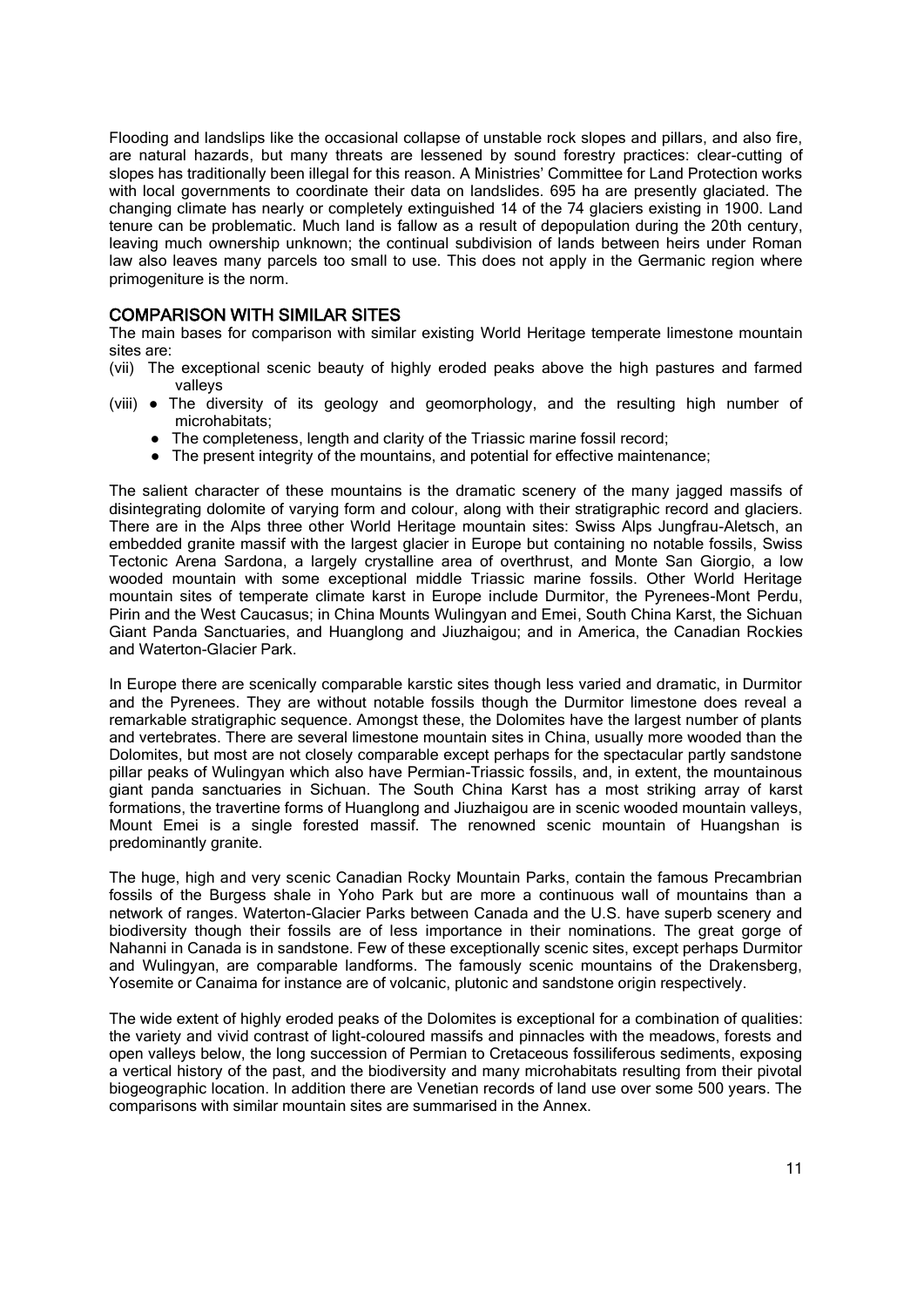# **STAFF**

Most of the administration, policing and maintenance falls to the provincial and municipal authorities for each area although the national forestry, water basin and environmental agencies assist with management. Overall coordination is most often done by the national or provincial forestry corps. Each province, municipality or regole provides services for the environment, countryside, agriculture, water resources, land and fauna protection and culture within their jurisdictions. Parks are governed and patrolled by the National and Natural Park authorities and rangers, and tourist enterprises also contribute staff. There is a Programme Agreement between the provinces to harmonise the varied managements of protected areas in a Management Plan but at present it is advisory.

## BUDGET

Each administration contributes funding which is to be harmonised in future through the Programme Agreement and within the Management Framework. An annual budget of Є400,000 (US\$510,000) will be provided, with an additional  $C200,000$  for the first year, spread over all five provinces. More finance may become available through programs sponsored by the EU.

## LOCAL ADDRESSES

Provincia di Belluno President of the Province, Via S. Andrea, 5, 1-32100 Belluno. Servizio Urbanistica, Via S. Andrea, 5, 1-32100 Belluno.

Provincia Autonoma di Bolzano

President of the Province, Palazzo 1, Via Crispi, 3, I–38100 Bolzano. Ripartizione Naturae Paesaggio, Ufficio Parchi Naturali,Via Renon,4, 1-39100 Bolzano.

Provincia di Pordenone President of the Province, Largo San Giorgio, 12, 1-33170 Pordenone. Servizio Pianificazione del Territorio, Largo San Giorgio, 12, 1-33170 Pordenone

Provincia Autonoma di Trento, President of the Province, Piazza Dante, 15, 1-38100 Trento. Dipartimento Urbanistica e Ambiente, Via Jacopo Aconcio, 27, 1-38100 Trento.

Provincia di Udine President of the Province, Piazza Patriarcato, 3, 1-33170 Pordenone. Area Tecnica, Piazza Patriarcato, 3, 1-33100 Udine

Regione Autonoma Friuli Venezia Giulia President of the Province, Via Carducci, 6, 1-34133 Trieste Direzione Centrale Resorse, Via Caccia, 17, 1-33100 Udine

### **REFERENCES**

The principal sources for the above information were the original nominations for World Heritage status. The bibliographies cite 1) 60 references + 1,100 further references; 2) 223 references.

Bosellini, A. (1996). Geologia delle Dolomiti. Casa Editrice Athesia, Bolzano, 192 pp.

Bosellini, A., Gianolla, P. & Stefani, M. (2003). Geology of the Dolomites. Episodes 26: 181-185.

Carton, A. & Soldati, M. (1993). Geomorphological features of the Dolomites (Italy). In: Panizza, M.,Soldati, M. & Barani (eds.), Proceedings: 1st European Course on Applied Geomorphology. Univers.,Modena. 13-29

Cassol, M., Gianolla, P., Lasen, C., Viola, F., Bosellini, A. & Minelli, A. (2006). Nomination of the Dolomites for Inscription on the World Natural Heritage List, UNESCO. For the Provinces of Belluno, Bolzano, Pordenone,Trento & Udine. 505 pp.

- (2007). Nomination of the Dolomites for Inscription on the World Natural Heritage List, UNESCO. Integrations to the IUCN Evaluation. For the Provinces of Belluno, Bolzano, Pordenone,Trento & Udine. 33 pp.

De Battaglia, F. & Marisaldi, L. (2000). *Enciclopedia delle Dolomiti.* Zanichelli Editore, Bologna.